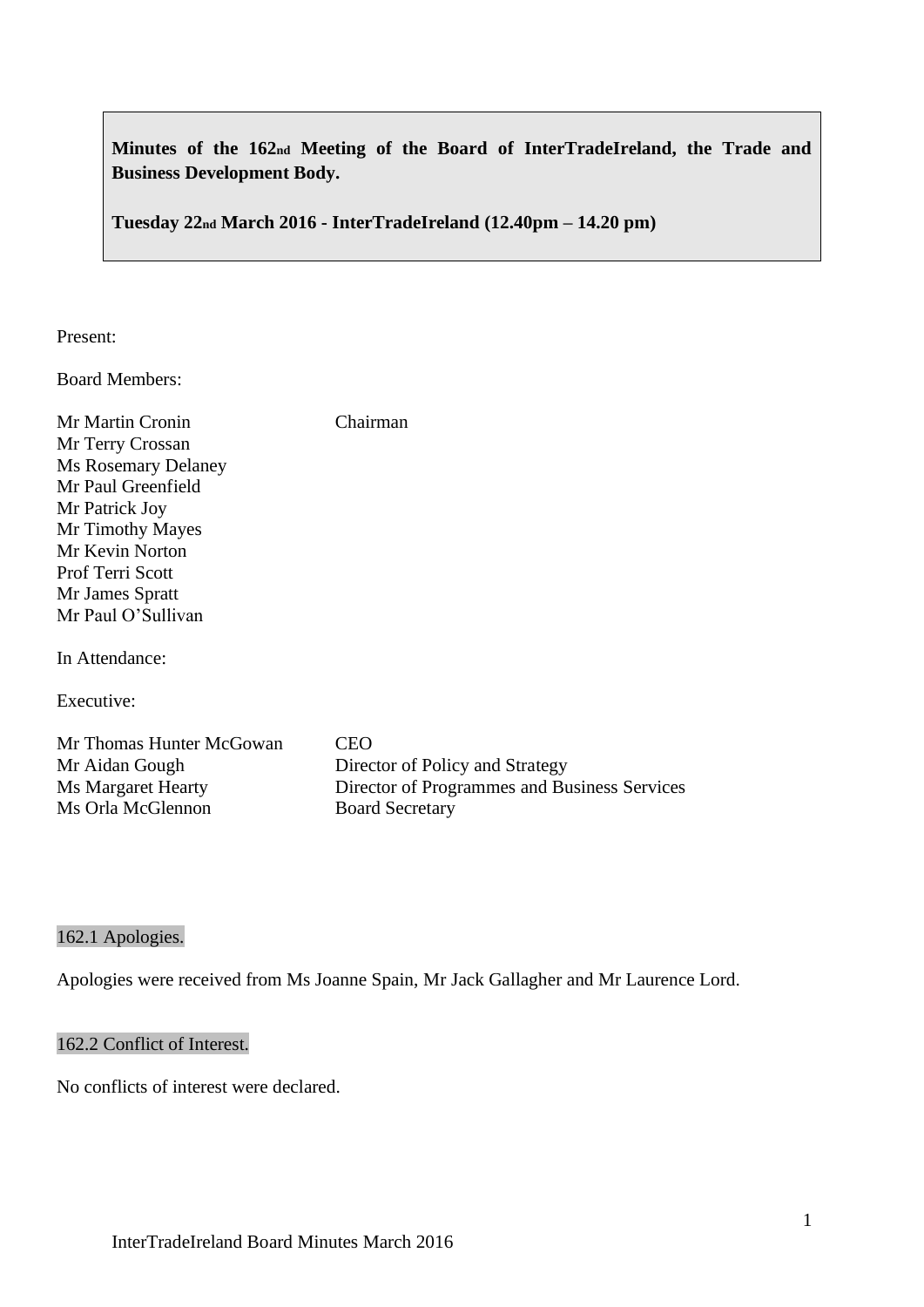#### 162.3 Matters Arising

A paper, prepared by the CEO on InterTradeIreland's view on a British exit from the European Union was distributed to all Board members. The Board discussed the paper and suggested some amendments.

#### 162.4 Authorisation of Previous Minutes.

The Minutes of the 23rd February 2016 Board meeting were approved by the Board and authorised by the Chairman.

#### 162.5 Chairman's Report

The Chairman reported that following the last Board meeting, the Executive should consider how sectoral policies could help guide managing agents to focus on recruitment of the most appropriate companies for InterTradeIreland supports and reduce the number of unsuccessful applications.

The Chairman advised that the Management Development Sub Committee had met prior to the Board meeting and recommended that there should be a strategy review session with Board members and the Senior Leadership team around mid-year. The Board discussed and agreed to this. Mr Gough advised the Board that the Corporate Plan for 2017 to 2019 is due to be submitted to the sponsoring Departments for approval later this year.

### 162.6 CEO Report

Mr Hunter McGowan presented his CEO report. He reported on the successful Venture Capital Conference held on 2nd March in the Ramada Hotel, Belfast. The conference was opened by Minister Jonathan Bell who spoke positively about the work of InterTradeIreland. The keynote speaker was Brian Conlon, Founder of First Derivatives plc who gave a particularly good address.

The CEO informed the Board that the InterTradeIreland 2016 Business Plan and associated budget has now been approved by the DFP Minister. The Business Plan was to be ratified at a scheduled NSMC meeting in March but the meeting did not take place. The 2016 Business Plan will not be approved until the next NSMC meeting which is scheduled for June.

Mr Hunter McGowan advised that he had invited the CEO's or their representatives from the Industrial Development Authority, Enterprise Ireland, Invest Northern Ireland and Science Foundation Ireland to a meeting to be held in the InterTradeIreland offices in April to discuss opportunities identified in the Clusters Report *(Mapping the Potential for all island sectoral ecosystems)* and will explore the feasibility of co-ordinated actions.

The Chairman thanked Mr Hunter McGowan for his report.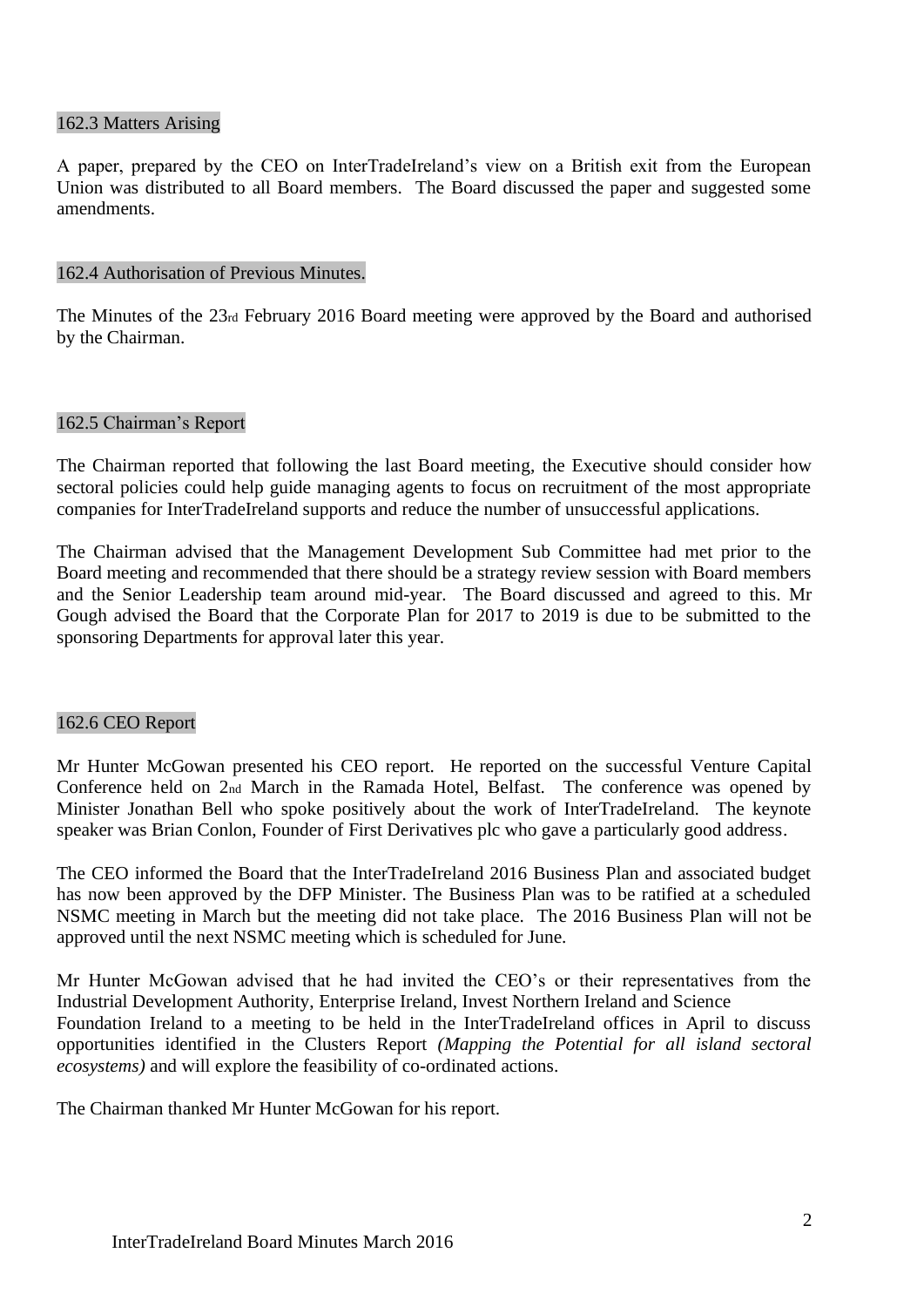#### 162.7 Board Sub Committee/Steering Committee Reports

### *Audit and Risk Assurance Committee Report*

Mr Mayes reported from the Audit and Risk Assurance Committee meeting held on 23rd February 2016 and referred to the comprehensive Audit and Risk Assurance Committee Board report. With regard to setting a Risk Appetite for the Body he advised that he would liaise with the Corporate Services Director on this matter and report back to the next Board meeting.

## *Innovation Sub Committee Report*

Mr Norton reported from the Innovation Sub Committee meeting held on 23rd February 2016. He advised that 1 new Fusion application and 1 deferred application were considered and both projects were approved.

The Board noted the decisions of the Sub Committee and the Chairman thanked Mr Norton for his report.

## *Trade Sub Committee Report*

Mr Joy reported back from the Trade Sub Committee meeting held on 23rd February 2016. The Committee considered 14 Acumen applications and approved 10 projects, 1 project was rejected and 2 projects were deferred for further information. Mr Joy advised that the 2 deferred projects had since been approved by written procedure.

The Board noted the decisions of the Sub Committee and the Chairman thanked Mr Joy for his update.

### 162.8 For Consideration, Discussion, Decision &/or Approval

### *Operations Directorate Progress and Activity Report*

Ms Hearty presented the Operations Directorate Progress and Activity Report. She reported on the recent Venture Capital Conference with delegates getting a rare opportunity to hear from Brian Conlon, Founder of First Derivatives plc. Ms Hearty advised of InterTradeIreland's representation on all 8 DJEI Regional Action Plan for Jobs Implementation Committees. She also reported that InterTradeIreland has commenced reporting on regional targets set for InterTradeIreland. This involvement provides us with visibility in the regions and an opportunity to promote the range of InterTradeIreland supports to all stakeholders.

Ms Hearty informed the Board of the launch of a new business angel syndicate. The North by North West (NXNW) syndicate along with leveraged investment will aim to invest  $\epsilon$ 2 million in start-ups around the western seaboard in 2016. She advised that all programme activity and budgets are currently on track and informed the Board that a formal review of activity will be undertaken at the end of Q1.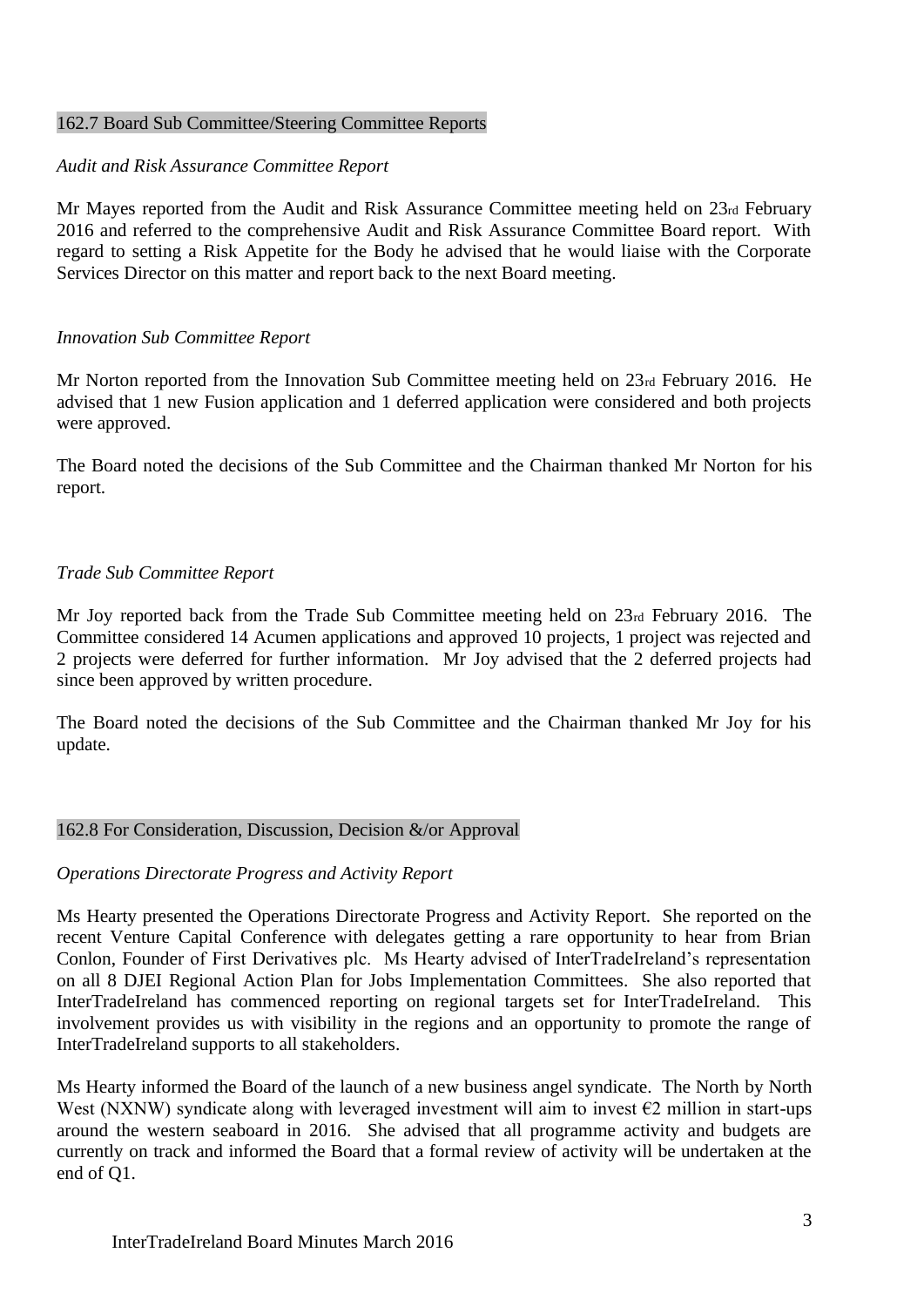The Chairman thanked Ms Hearty for her report.

# *Governance and Financial Matters*

Ms Quinn, Finance Manager joined the Board meeting for this agenda item and presented the Governance and Financial Matters Report. She advised the Board that the 2015 audit fieldwork was progressing and there were no indications of any significant issues to date.

The Chairman thanked Ms Quinn for her update.

## *Communications Update*

Mr Hunter McGowan presented the Communications and Marketing Performance Report. He advised of the increase in the number of InterTradeIreland website visitors, social media followers and eZine subscribers.

The Board noted the Communications and Marketing Update.

## *Permissions Sought to go to Tender and Variations to Letters of Offer/Appointment*

Mr Hunter McGowan sought Board permission to go to competitive tender for the provision of creative design, marketing, advertising, print and related services. He advised that the current contract is due to expire at the end of May 2016. This contract will be awarded on the basis of no guaranteed level of spend. Ms Delaney reported that the Communications Sub Committee considered the need for this service at their last meeting. The Board approved the request to go to competitive tender for the provision of creative design, marketing, advertising, print and related services over a three year period.

### *Horizon 2020 Update*

Dr Bernadette McGahon, International Research Development and Innovation Manager joined the Board meeting for this agenda item.

Mr Gough introduced the Horizon 2020 North South update. He advised that the key objective is to increase the number of North South applications to EU research and innovation funded programmes. The All Island Steering Group for Horizon 2020, chaired by InterTradeIreland has set a challenging target of  $E175m$  for North South successful applications to the programme. Dr McGahon outlined current Horizon 2020 activities:

- Providing opportunities for North South engagement
- Partnership facilitation and development including travel supports
- Mentoring North South Competitive Partnerships programme for H2020 and a post submission advisory service
- Providing information guides, newsletters, app